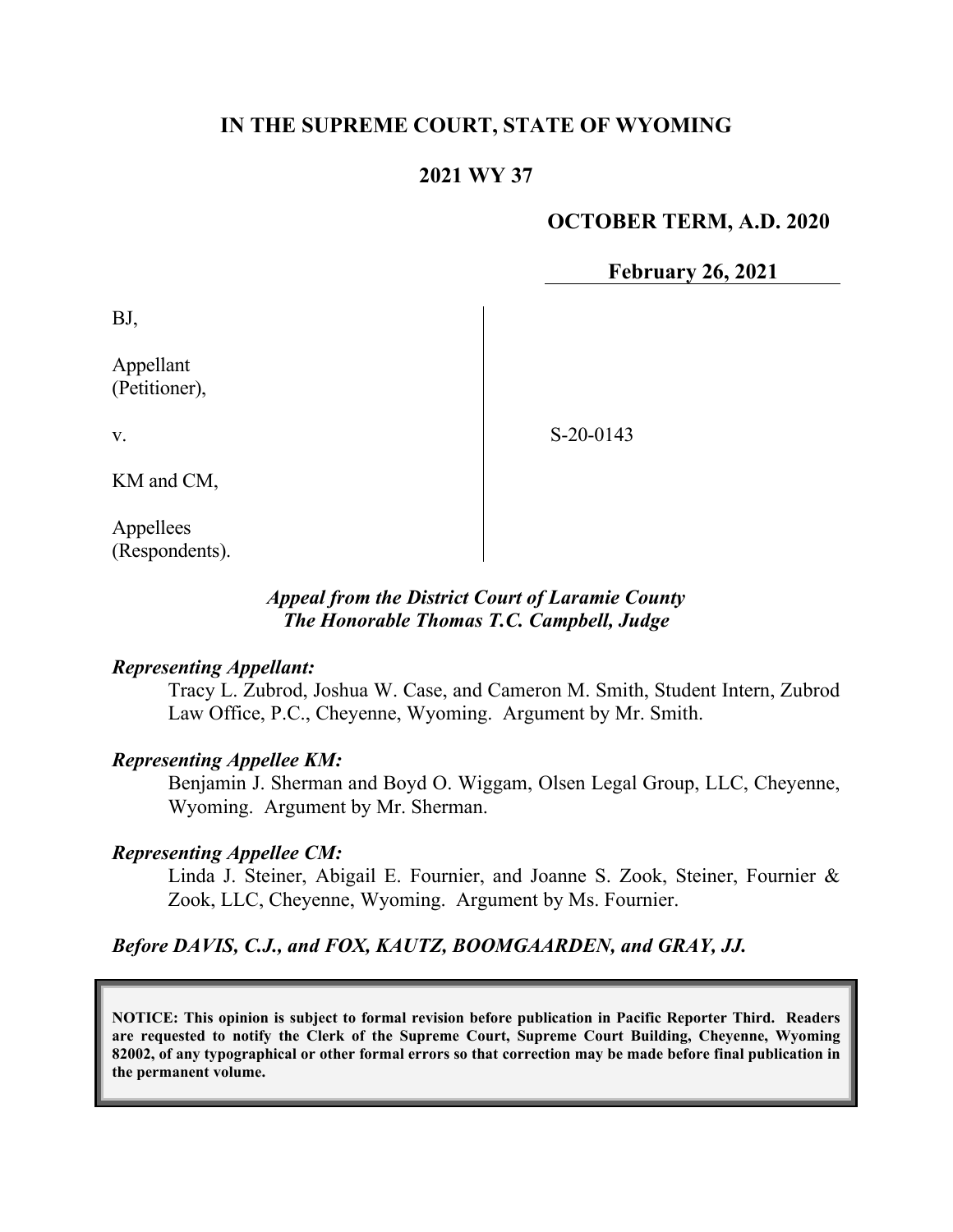#### **GRAY, Justice.**

[¶1] KM (Mother) gave birth to ALM while married to CM (ALM's presumed father). Another man, BJ, claimed to be ALM's father and filed a Petition to Establish Paternity. The district court held BJ lacked standing to bring the action and dismissed his petition. BJ appealed. We reverse.

#### *ISSUE*

[¶2] Does a man claiming to be the biological father of a child have standing to bring a paternity action when the child has a legally presumed father?

#### *FACTS*

[¶3] Around 2008, Mother married CM. Later, the two of them entered into an open relationship with BJ and his wife. On August 11, 2018, Mother messaged BJ's wife stating that she was pregnant, and it was possible that BJ was the child's biological father. Mother gave birth to ALM in 2019 while married to CM. On May 21, 2019, BJ filed a Petition to Establish Paternity, Custody, Visitation, [and] Child Support. Mother filed a motion to dismiss for failure to state a claim because ALM has a presumed father. The district court issued an order joining the presumed father, CM, as a necessary party and set a hearing on the motion to dismiss. Following the hearing, the district court concluded that BJ lacked standing under Wyo. Stat. Ann. § 14-2-802 and dismissed his petition. BJ appealed.

### *STANDARD OF REVIEW*

[ $[$ 4] "Our review of a motion to dismiss, whether under W.R.C.P. 12(b)(6) or 12(b)(1), is de novo." *Allred v. Bebout*, 2018 WY 8, ¶ 29, 409 P.3d 260, 268 (Wyo. 2018). "[W]e employ the same standards and examine the same materials as the district court: we accept the facts alleged in the complaint or petition as true and view them in the light most favorable to the non-moving party." *Moose Hollow Holdings, LLC v. Teton Cnty. Bd. of Cnty. Comm'rs*, 2017 WY 74, ¶ 20, 396 P.3d 1027, 1033 (Wyo. 2017) (quoting *Guy v. Lampert*, 2015 WY 148, ¶ 12, 362 P.3d 331, 335 (Wyo. 2015)). Dismissal is appropriate only if it is certain on the face of the complaint that the plaintiff cannot assert any facts that create entitlement to relief. *Dowlin v. Dowlin*, 2007 WY 114, ¶ 6, 162 P.3d 1202, 1204 (Wyo. 2007); *Ecosystem Res., L.C. v. Broadbent Land & Res., L.L.C.*, 2007 WY 87, ¶ 8, 158 P.3d 685, 687 (Wyo. 2007); W.R.C.P. 12(b)(6).

[¶5] "The existence of standing is a question of justiciability that we review de novo." *Bird v. Lampert*, 2019 WY 56, ¶ 7, 441 P.3d 850, 853–54 (Wyo. 2019) (citing *Matter of Adoption of L-MHB*, 2018 WY 140, ¶ 24, 431 P.3d 560, 568 (Wyo. 2018)). Statutory interpretation is also a question of law reviewed de novo. *Matter of Paternity of AAAE*,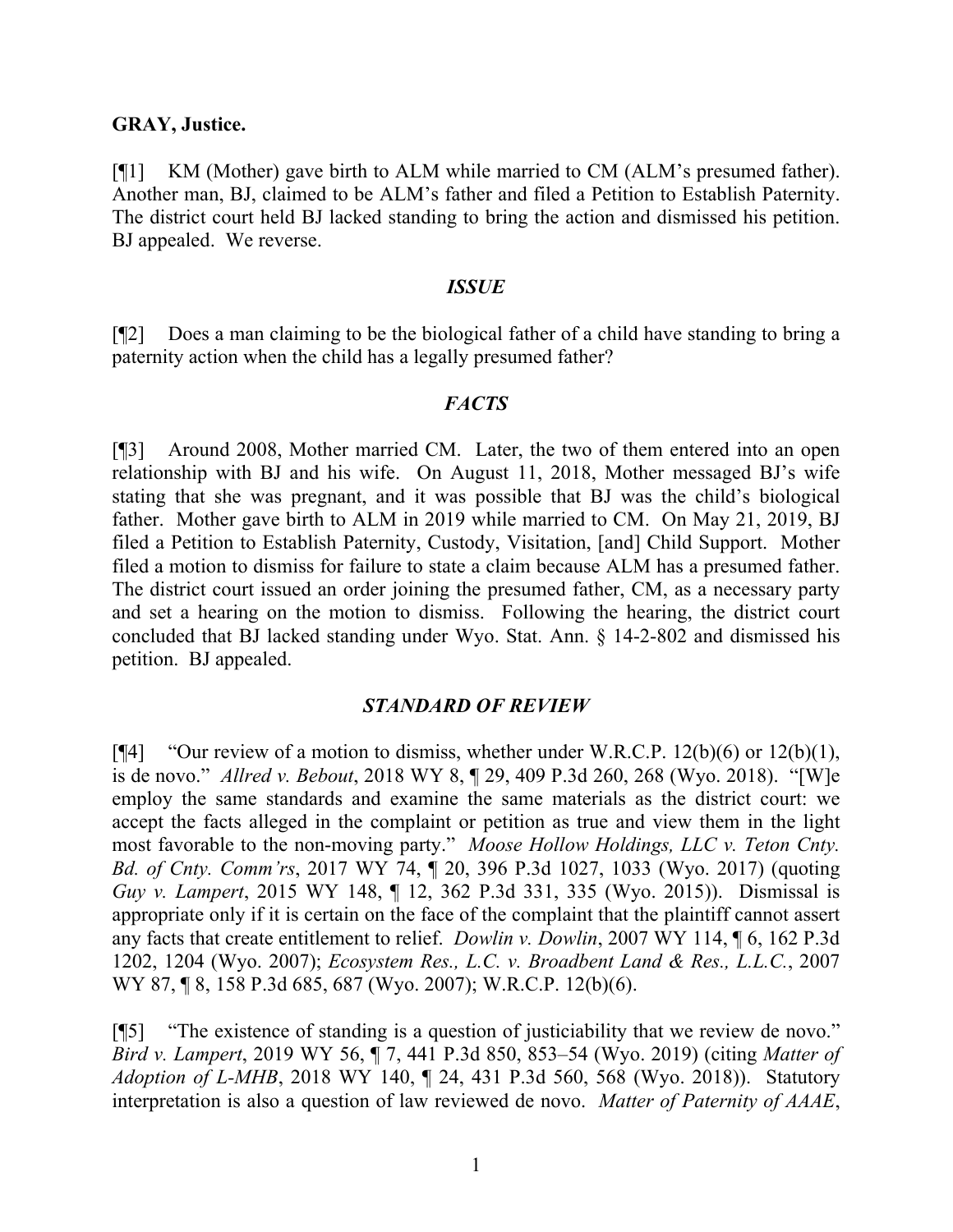2020 WY 117, ¶ 16, 471 P.3d 990, 994 (Wyo. 2020) (citing *DNW v. State, Dep't of Family Servs.*, 2007 WY 54, ¶ 8, 154 P.3d 990, 992 (Wyo. 2007)); *see also Adekale v. State*, 2015 WY 30, ¶ 12, 344 P.3d 761, 765 (Wyo. 2015).

# *DISCUSSION*

[¶6] BJ argues that the district court erred in dismissing his Petition to Establish Paternity. He contends he has standing under the plain language of Wyo. Stat. Ann. § 14- 2-802(a)(iii). Both CM and Mother dispute this claim. CM contends Wyo. Stat. Ann. § 14-2-802(a)(iii) only grants standing to an individual who is a presumed, acknowledged, or adjudicated father. BJ is an alleged father. Mother argues BJ lacks standing because ALM has a presumed father and, as a stranger to the relationship, BJ cannot rebut CM's status under Wyo. Stat. Ann. § 14-2-807.[1](#page-2-0)

### **A. Analysis**

# **1. Statutory Construction**

[¶7] At issue here is the meaning and interaction of two statutes in the Wyoming Parentage Act—Wyo. Stat. Ann. § 14-2-802 as qualified by Wyo. Stat. Ann. § 14-2-807. In 1977, the Wyoming Legislature adopted the Uniform Parentage Act of 1973 in derogation of the common law. *Matter of TRG*, 665 P.2d 491, 497 (Wyo. 1983); *Vigil v. Tafoya*, 600 P.2d 721, 723 (Wyo. 1979). Prior to Wyoming's adoption of the Uniform Parentage Act, an action for paternity was governed by common law. Under common law, "a biological father could not bring an action for paternity." *A v. X, Y, & Z*, 641 P.2d 1222, 1222 (Wyo. 1982) (citing *Blanton v. Warn*, 444 P.2d 325 (Wyo. 1968)).

[¶8] The Uniform Parentage Act of 2000, later amended in 2002, replaced the Uniform Parentage Act of 1973. *In re Parentage of Calcaterra*, 56 P.3d 1003, 1004 n.1 (Wash. Ct. App. 2002). The Wyoming Legislature substantially followed the 2002 Uniform Parentage Act when it enacted the Wyoming Parentage Act in 2003. Act of July 1, 2003, ch. 93, 2003 Wyo. Laws 206; Tonya A. Morse, *An Overview of the New Wyoming Parentage Act*: *Changes to Title 14*, Wyo. Law., Dec. 2003, at 26, 35. The Wyoming Parentage Act is the exclusive means for a biological father to adjudicate paternity in this state. *AAAE*, ¶ 17, 471 P.3d at 995.

[¶9] If BJ has standing to bring this action, his standing must be found in the Wyoming Parentage Act. To interpret whether the statute grants BJ standing, we employ our wellknown canons of statutory construction. First, the Court must determine whether Wyo.

<span id="page-2-0"></span><sup>&</sup>lt;sup>1</sup> The parties make various other arguments as to the construction of Wyo. Stat. Ann. § 14-2-802 that we do not specifically address as our decision is dispositive of those arguments.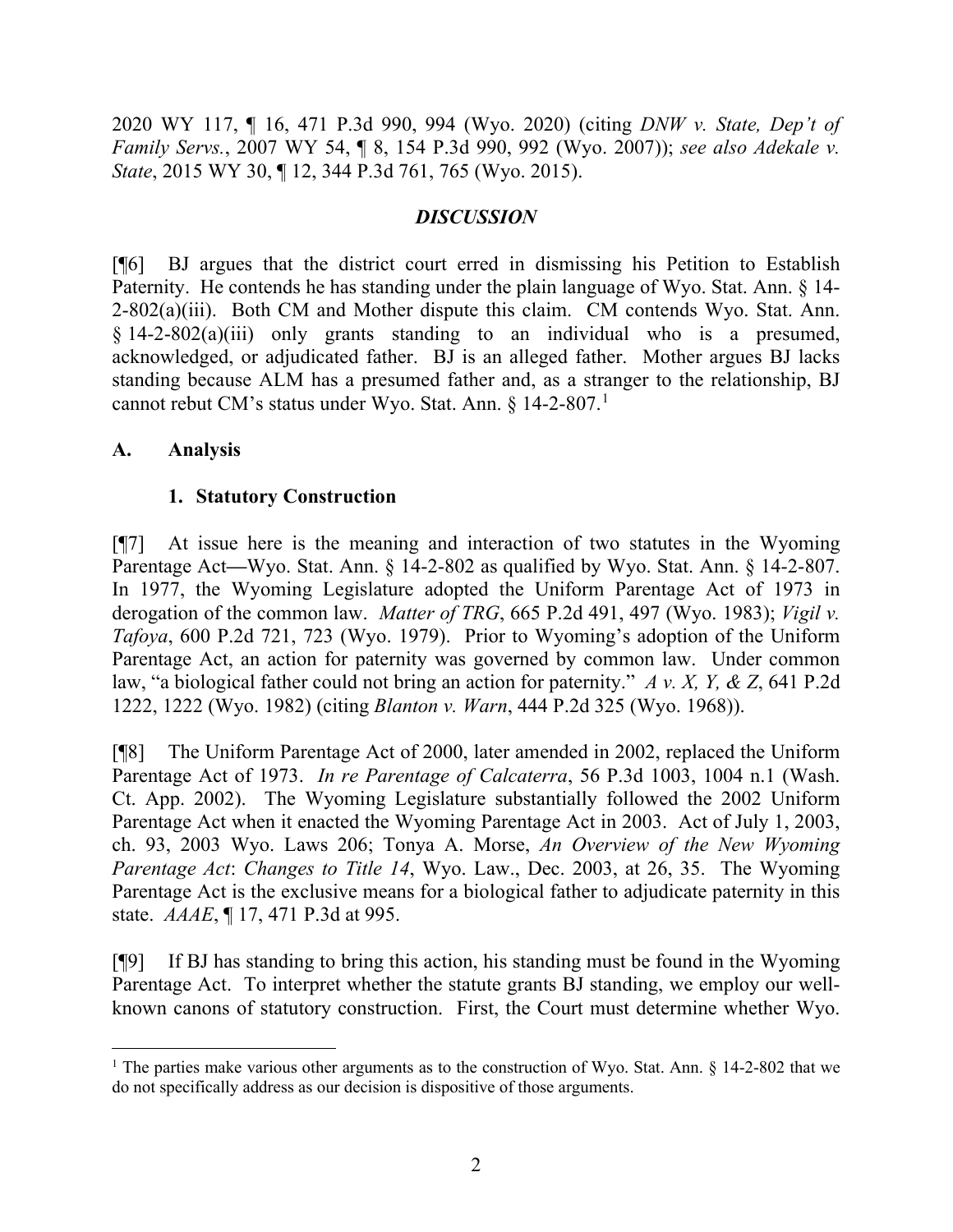Stat. Ann. §§ 14-2-802 and 14-2-807 are clear or whether they are ambiguous. *Wyodak Res. Dev. Corp. v. Wyoming Dep't of Revenue*, 2017 WY 6, ¶ 25, 387 P.3d 725, 732 (Wyo. 2017) (citing *Lance Oil & Gas Co. v. Wyoming Dep't of Revenue*, 2004 WY 156, ¶ 4, 101 P.3d 899, 901 (Wyo. 2004)). "A 'statute is unambiguous if its wording is such that reasonable persons are able to agree as to its meaning with consistence and predictability.'" *Parker Land & Cattle Co. v. Wyoming Game & Fish Comm'n*, 845 P.2d 1040, 1043 (Wyo. 1993) (quoting *Allied-Signal, Inc. v. Wyoming State Bd. of Equalization*, 813 P.2d 214, 220 (Wyo. 1991)). However, "[a] statute is ambiguous if it is vague or uncertain and susceptible to more than one reasonable interpretation." *Wyodak*, ¶ 27, 387 P.3d at 732 (citing *RME Petroleum Co. v. Wyoming Dep't of Revenue*, 2007 WY 16, ¶ 25, 150 P.3d 673, 683 (Wyo. 2007)). To discern whether a statute is clear or ambiguous, the Court examines "the plain and ordinary meaning of the words." *Id.* ¶ 25, 387 P.3d at 732 (quoting *RME*, ¶ 25, 150 P.3d at 683). The Court "give[s] effect to each word, clause and sentence chosen by the legislature, and construe[s] them *in pari materia*." *Id.* ¶ 26, 387 P.3d at 732 (citing *Pedro/Aspen, Ltd. v. Bd. of Cnty. Comm'rs for Natrona Cnty.*, 2004 WY 84, ¶ 27, 94 P.3d 412, 420 (Wyo. 2004)). "If the statutory language is sufficiently clear and unambiguous, the Court simply applies the words according to their ordinary and obvious meaning." *Id.* ¶ 26, 387 P.3d at 732 (quoting *In re CRA*, 2016 WY 24, ¶ 16, 368 P.3d 294, 298 (Wyo. 2016)). Once a statute is determined to be clear and unambiguous, "there is no room for construction, and a court may not look for and impose another meaning." *Adekale*, ¶ 12, 344 P.3d at 765 (citing *Crain v. State*, 2009 WY 128, ¶ 8, 218 P.3d 934, 938 (Wyo. 2009)). We address each statute separately.

### **2. Standing Under Wyo. Stat. Ann. § 14-2-802**

[¶10] Wyo. Stat. Ann. § 14-2-802(a) identifies who has standing to bring an action to adjudicate parentage. The statute states:

> (a) Subject to article 5 of this act and W.S. 14-2-807 and 14-2-809, a proceeding to adjudicate parentage may be maintained by:

- (i) The child;
- (ii) The mother of the child;

(iii) *A man whose paternity of the child is to be adjudicated*;

(iv) The child support enforcement agency;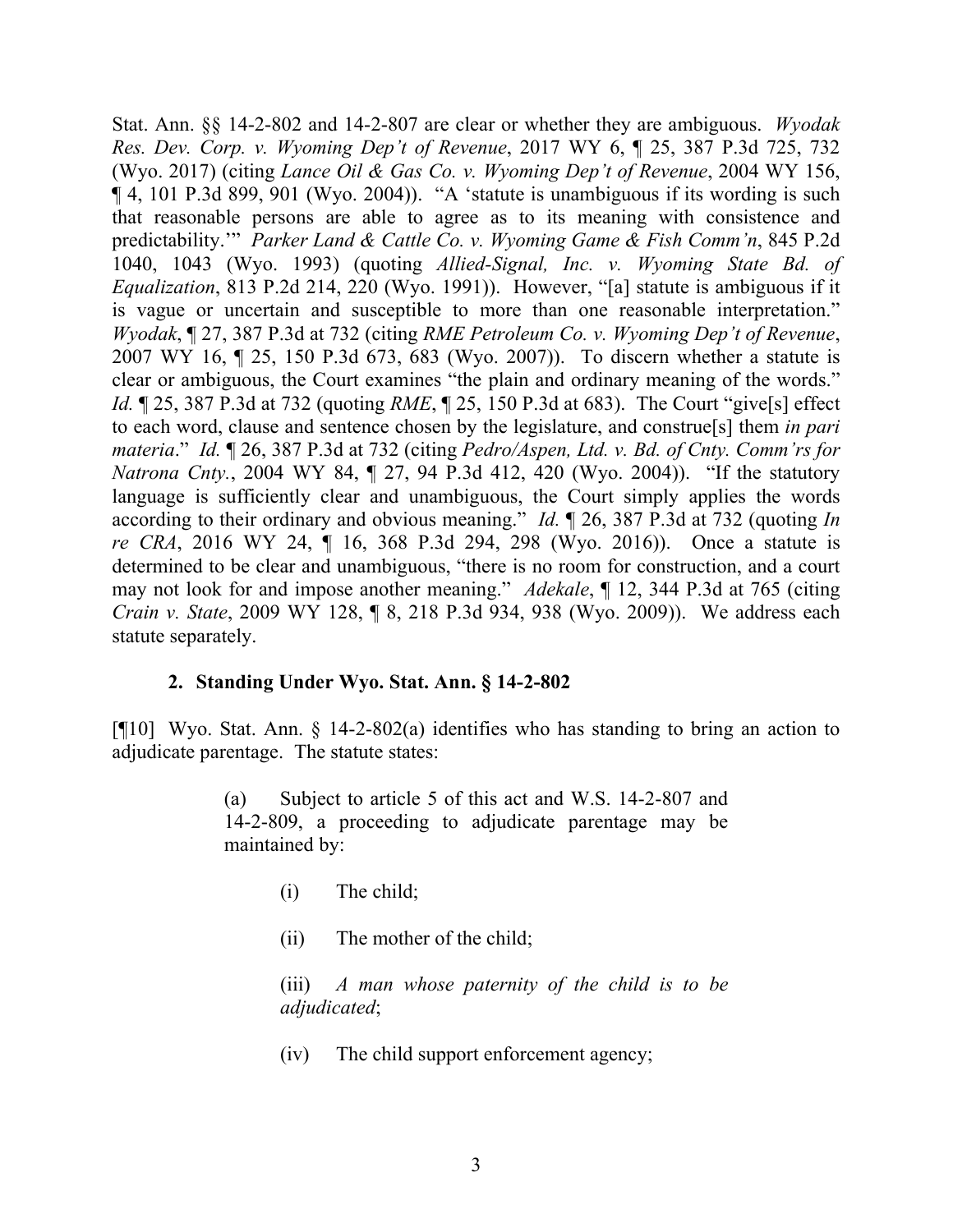(v) An authorized adoption agency or licensed child-placing agency; or

(vi) A representative authorized by law to act for an individual who would otherwise be entitled to maintain a proceeding but who is deceased, incapacitated or a minor.

Wyo. Stat. Ann. § 14-2-802(a)(i)–(vi) (LexisNexis 2019) (emphasis added). Here, the Court is concerned with the meaning of "[a] man whose paternity of the child is to be adjudicated." Wyo. Stat. Ann.  $\S$  14-[2](#page-4-0)-802(a)(iii).<sup>2</sup>

[¶11] We begin by examining the plain and ordinary meaning of the words in Wyo. Stat. Ann. § 14-2-802(a)(iii) to determine if its language is clear or ambiguous. *See Wyodak*, ¶ 25, 387 P.3d at 732. Two of these words are expressly defined within the Wyoming Parentage Act. The word "man" is defined as "a male individual of any age.]" Wyo. Stat. Ann.  $\S$  14-2-402(a)(xi). "Child" is defined as "an individual of any age whose parentage may be determined . . . ." Wyo. Stat. Ann.  $\S$  14-2-402(a)(v). The words "paternity" and "adjudication" are not defined in the Wyoming Parentage Act, but both words have an ordinary meaning. Black's Law Dictionary defines "paternity" as "[t]he quality, state, or condition of being a father, esp[ecially] a biological one; fatherhood." *Paternity*, *Black's Law Dictionary* (11th ed. 2019). It defines "adjudication" as "[t]he legal process of resolving a dispute . . . ." *Adjudication*, *Black's Law Dictionary* (11th ed. 2019). Using these definitions, the language "[a] man whose paternity of the child is to be adjudicated" confers standing to a male individual of any age who petitions a court to determine whether or not he is the father of a child.

[ $[12]$ ] The language in Wyo. Stat. Ann. § 14-2-802(a)(iii) is clear and unambiguous. BJ qualifies as "[a] man whose paternity of the child is to be adjudicated." Wyo. Stat. Ann.  $\S$  14-2-802(a)(iii). He has standing under the plain meaning of the statute.

# **3. Wyo. Stat. Ann. § 14-2-807 Is Solely a Statute of Limitations**

[¶13] CM and Mother maintain that Wyo. Stat. Ann. § 14-2-807 restricts an alleged father's standing under Wyo. Stat. Ann.  $\S$  14-2-802(a)(iii) where a child has a presumed

<span id="page-4-0"></span><sup>2</sup> Wyo. Stat. Ann. § 14-2-802(a)(iii) is identical to Unif. Parentage Act § 602(3). *Compare* Wyo. Stat. Ann. § 14-2-802(a)(iii) *with* Unif. Parentage Act § 602(3), 9B U.L.A. 203 (2002) (showing both statutes have the same provision granting standing to "a man whose paternity of the child is to be adjudicated"). The comments under Unif. Parentage Act § 602 explain that this section "grants standing to a broad range of individuals . . . to bring a parentage proceeding." Unif. Parentage Act § 602 cmt., 9B U.L.A. 203 (2002).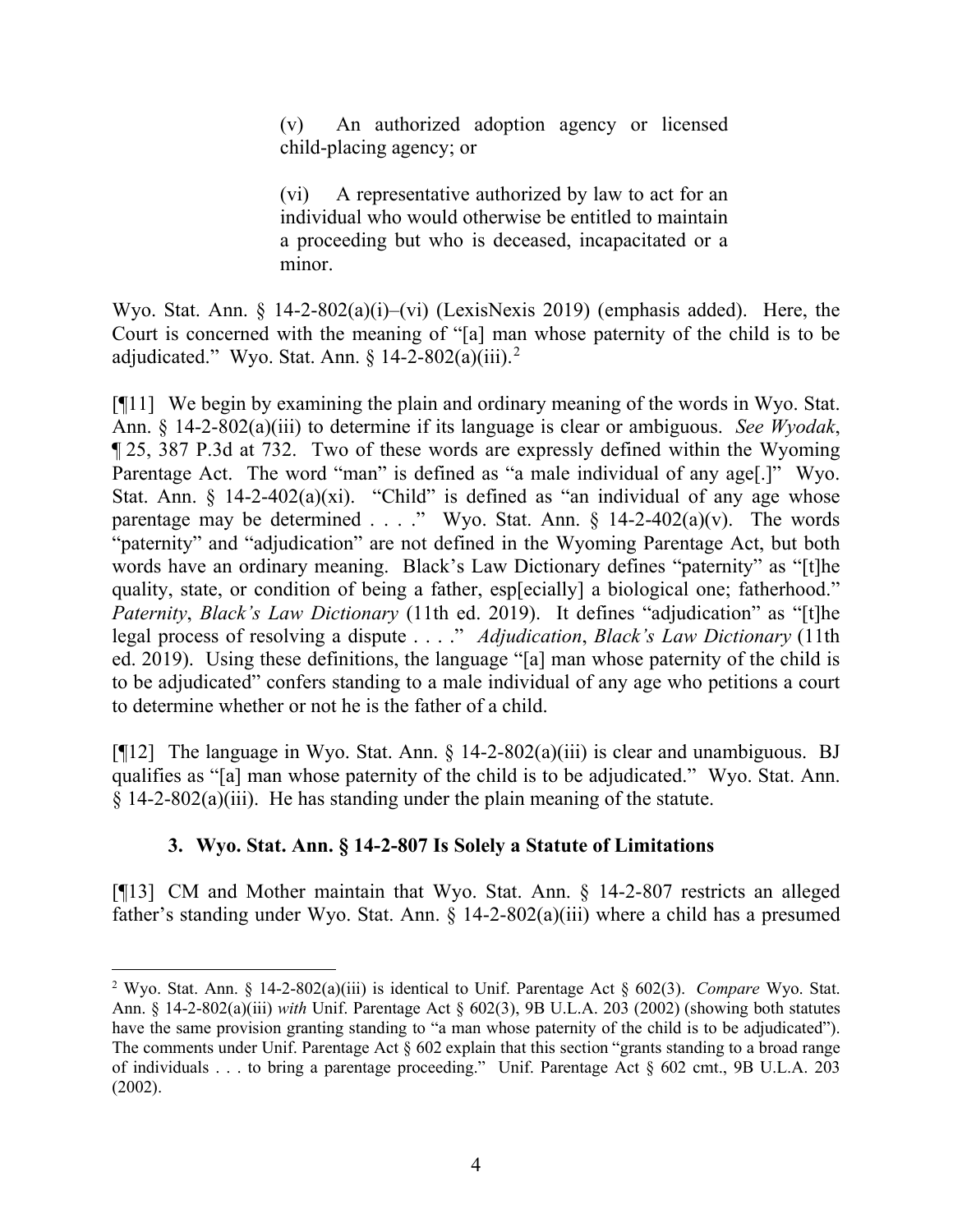father.<sup>[3](#page-5-0)</sup> Mother argues Wyo. Stat. Ann. § 14-2-807 bars BJ's petition. She claims policy considerations lead to the conclusion that the Wyoming Legislature did not intend to allow a third party to force a married couple to defend a paternity proceeding during the first five years of the child's life. *See, e.g.*, Jayna Morse Cacioppo, *Voluntary Acknowledgments of Paternity: Should Biology Play a Role in Determining Who Can Be a Legal Father?*, 38 Ind. L. Rev. 479 (2005). CM contends Wyo. Stat. Ann. § 14-2-802 does not apply when a child has a presumed father unless the conditions of Wyo. Stat. Ann. § 14-2-807(b)—no sexual intercourse between presumed father and mother during probable time of conception; and presumed father never openly holding child out as his own—have been met.

[¶14] The provisions of Wyo. Stat. Ann. § 14-2-802(a) are "[s]ubject to article 5 of this act and W.S. 14-2-807 and 14-2-809."[4](#page-5-1) In turn, Wyo. Stat. Ann. § 14-2-807 provides:

> (a) Except as otherwise provided in subsection (b) of this section, a proceeding brought by a presumed father, the mother, *or another individual* to adjudicate the parentage of a child having a presumed father shall be commenced within a reasonable time after obtaining knowledge of relevant facts, but in no event later than five (5) years after the child's birth.

<span id="page-5-0"></span><sup>3</sup> Wyo. Stat. Ann. § 14-2-504 establishes who qualifies as a presumed father. Wyo. Stat. Ann. § 14-2-504 states: "[a] man is presumed to be the father of a child if: [h]e and the mother of the child are married to each other and the child is born during the marriage<sup>[1]</sup>" Wyo. Stat. Ann. § 14-2-504(a)(i). Because Mother and CM are married and ALM was born during their marriage, CM is the presumed father.<br><sup>4</sup> Wyo. Stat. Ann. § 14-2-809 establishes time limitations for a biological father to bring a paternity action

<span id="page-5-1"></span>where a child has an acknowledged or adjudicated father. It states:

<sup>(</sup>a) If a child has an acknowledged father, a signatory to the acknowledgment of paternity or denial of paternity may commence a proceeding seeking to rescind the acknowledgement or denial or challenge the paternity of the child only within the time allowed under W.S. 14-2-607 or 14-2-608.

<sup>(</sup>b) If a child has an acknowledged father or an adjudicated father, an individual, other than the child, who is neither a signatory to the acknowledgment of paternity nor a party to the adjudication and who seeks an adjudication of paternity of the child shall commence a proceeding not later than two (2) years after the effective date of the acknowledgment or adjudication.

<sup>(</sup>c) A proceeding under this section is subject to the application of

the principles of estoppel established under W.S. 14-2-808.

Wyo. Stat. Ann. § 14-2-809 (LexisNexis 2019). This statute does not apply here where there is no acknowledged or adjudicated father.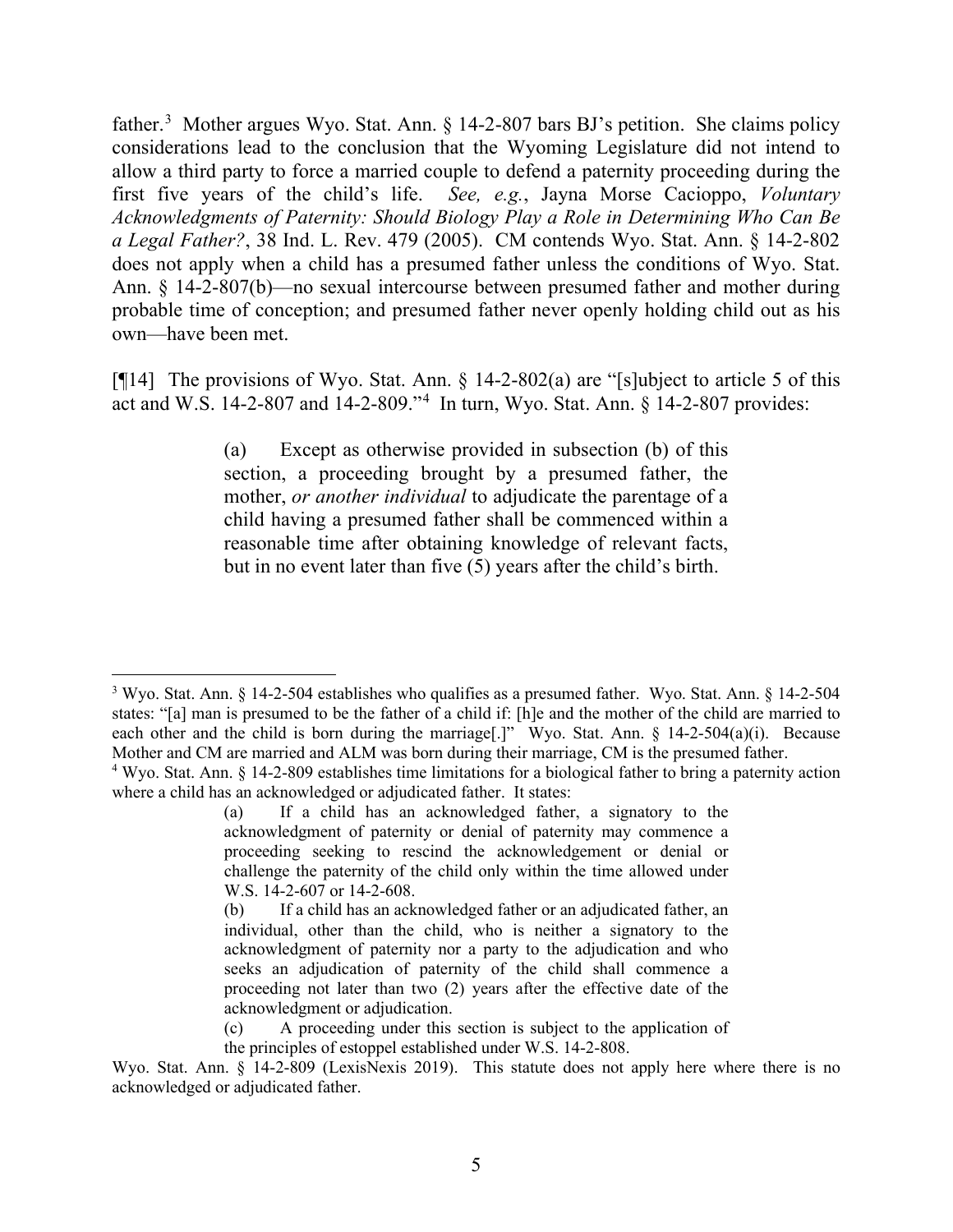(b) A proceeding seeking to disprove the father-child relationship between a child and the child's presumed father may be maintained at any time if the court determined that:

> (i) The presumed father and the mother of the child neither cohabitated nor engaged in sexual intercourse with each other during the probable time of conception; and

> (ii) The presumed father never openly held out the child as his own.

Wyo. Stat. Ann. § 14-2-807 (LexisNexis 2019) (emphasis added). It is uncontested that BJ timely brought this action under the statute.

[¶15] Here, as with Wyo. Stat. Ann. § 14-2-802, we must first determine whether Wyo. Stat. Ann. § 14-2-807 is clear or ambiguous. *Wyodak*, ¶ 25, 387 P.3d at 732 (citing *Lance*, ¶ 4, 101 P.3d at 901). If a statute is clear and unambiguous, we give effect to the plain language of the statute. *Wyoming Dep't of Transp. v. Haglund*, 982 P.2d 699, 701 (Wyo. 1999); *State ex rel. Wyoming Dep't of Revenue v. Union Pac. R.R. Co.*, 2003 WY 54, ¶ 12, 67 P.3d 1176, 1182 (Wyo. 2003).

[¶16] Wyo. Stat. Ann. § 14-2-807 provides in subsection (a) that "a presumed father, the mother, or another individual" shall bring an action to adjudicate parentage no "later than five (5) years after the child's birth." Wyo. Stat. Ann. § 14-2-807(a). Subsection (b) provides for an unlimited time in which to disprove the father-child relationship if the petitioner can establish "[t]he presumed father and the mother of the child neither cohabitated nor engaged in sexual intercourse with each other during the probable time of conception; and [t]he presumed father never openly held out the child as his own." Wyo. Stat. Ann. § 14-2-807(b). "A statute is unambiguous if its wording is such that reasonable persons are able to agree as to its meaning with consistency and predictability." *Sinclair Oil v. Wyoming Dep't of Revenue*, 2010 WY 122, ¶ 7, 238 P.3d 568, 570–71 (Wyo. 2010) (quoting *BP Am. Prod. Co. v. Dep't of Revenue*, 2006 WY 27, ¶ 20, 130 P.3d 438, 464 (Wyo. 2006)). The statute is clear. Subsection (a) establishes a five-year limitation to rebut a presumption of paternity. The mother, the presumed father, or a third party may challenge the presumption of paternity during this five-year period. If more than five years have elapsed, the presumption cannot be challenged by any of those individuals unless the conditions in subsection (b) have been met. *See* Unif. Parentage Act § 607 cmt., 9B U.L.A. 209 (2002). The plain language of Wyo. Stat. Ann. § 14-2-807 addresses the *time* in which an action to establish paternity must be brought if a child has a presumed father. It contains no language altering the standing provisions of Wyo. Stat. Ann. § 14-2-802.